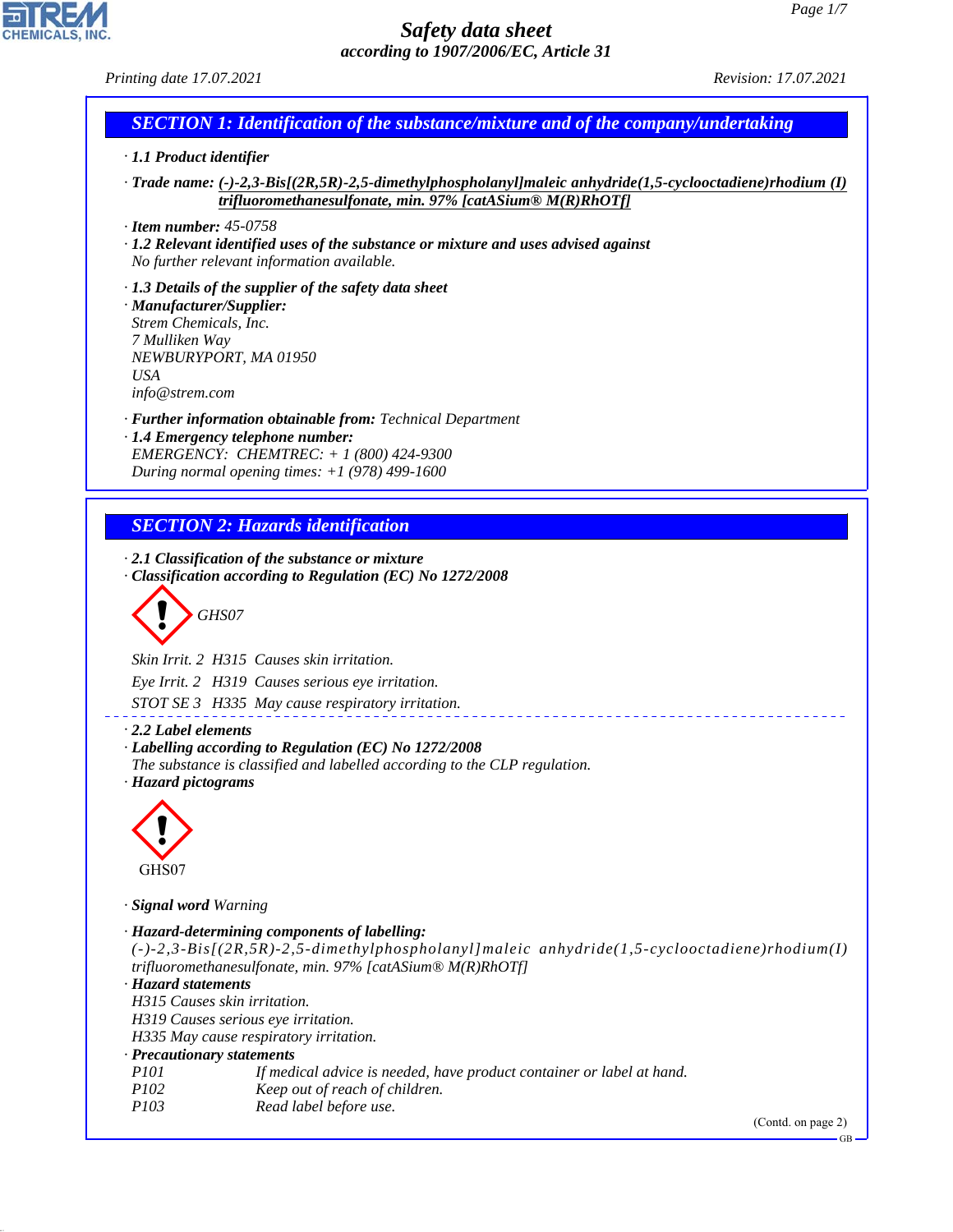*Printing date 17.07.2021 Revision: 17.07.2021*

*Trade name: (-)-2,3-Bis[(2R,5R)-2,5-dimethylphospholanyl]maleic anhydride(1,5-cyclooctadiene)rhodium (I) trifluoromethanesulfonate, min. 97% [catASium® M(R)RhOTf]*

(Contd. of page 1)

|                           | $\text{Cohu}$ , or page 17                                                                            |
|---------------------------|-------------------------------------------------------------------------------------------------------|
| P231                      | Handle under inert gas.                                                                               |
| P <sub>222</sub>          | Do not allow contact with air.                                                                        |
|                           | P305+P351+P338 IF IN EYES: Rinse cautiously with water for several minutes. Remove contact lenses, if |
|                           | present and easy to do. Continue rinsing.                                                             |
| $P403 + P233$             | Store in a well-ventilated place. Keep container tightly closed.                                      |
| P422                      | Store contents under inert gas.                                                                       |
| <i>P501</i>               | Dispose of contents/container in accordance with local/regional/national/international                |
|                           | regulations.                                                                                          |
| $\cdot$ 2.3 Other hazards |                                                                                                       |

*· Results of PBT and vPvB assessment*

*· PBT: Not applicable.*

*· vPvB: Not applicable.*

### *SECTION 3: Composition/information on ingredients*

*· 3.1 Chemical characterisation: Substances · CAS No. Description (-)-2,3-Bis[(2R,5R)-2,5-dimethylphospholanyl]maleic anhydride(1,5-cyclooctadiene)rhodium(I) trifluoromethanesulfonate, min. 97% [catASium® M(R)RhOTf]*

### *SECTION 4: First aid measures*

*· 4.1 Description of first aid measures*

*· After inhalation: In case of unconsciousness place patient stably in side position for transportation.*

- *· After skin contact: Immediately wash with water and soap and rinse thoroughly.*
- *· After eye contact:*

*Rinse opened eye for several minutes under running water. If symptoms persist, consult a doctor.*

*· After swallowing: If symptoms persist consult doctor.*

- *· 4.2 Most important symptoms and effects, both acute and delayed No further relevant information available.*
- *· 4.3 Indication of any immediate medical attention and special treatment needed*

*No further relevant information available.*

### *SECTION 5: Firefighting measures*

- *· 5.1 Extinguishing media*
- *· Suitable extinguishing agents: Use fire extinguishing methods suitable to surrounding conditions.*
- *· 5.2 Special hazards arising from the substance or mixture No further relevant information available.*
- *· 5.3 Advice for firefighters*

44.1.1

*· Protective equipment: No special measures required.*

### *SECTION 6: Accidental release measures*

- *· 6.1 Personal precautions, protective equipment and emergency procedures Not required.*
- *· 6.2 Environmental precautions: Do not allow to enter sewers/ surface or ground water.*
- *· 6.3 Methods and material for containment and cleaning up:*

*Dispose contaminated material as waste according to item 13. Ensure adequate ventilation.*

(Contd. on page 3)

GB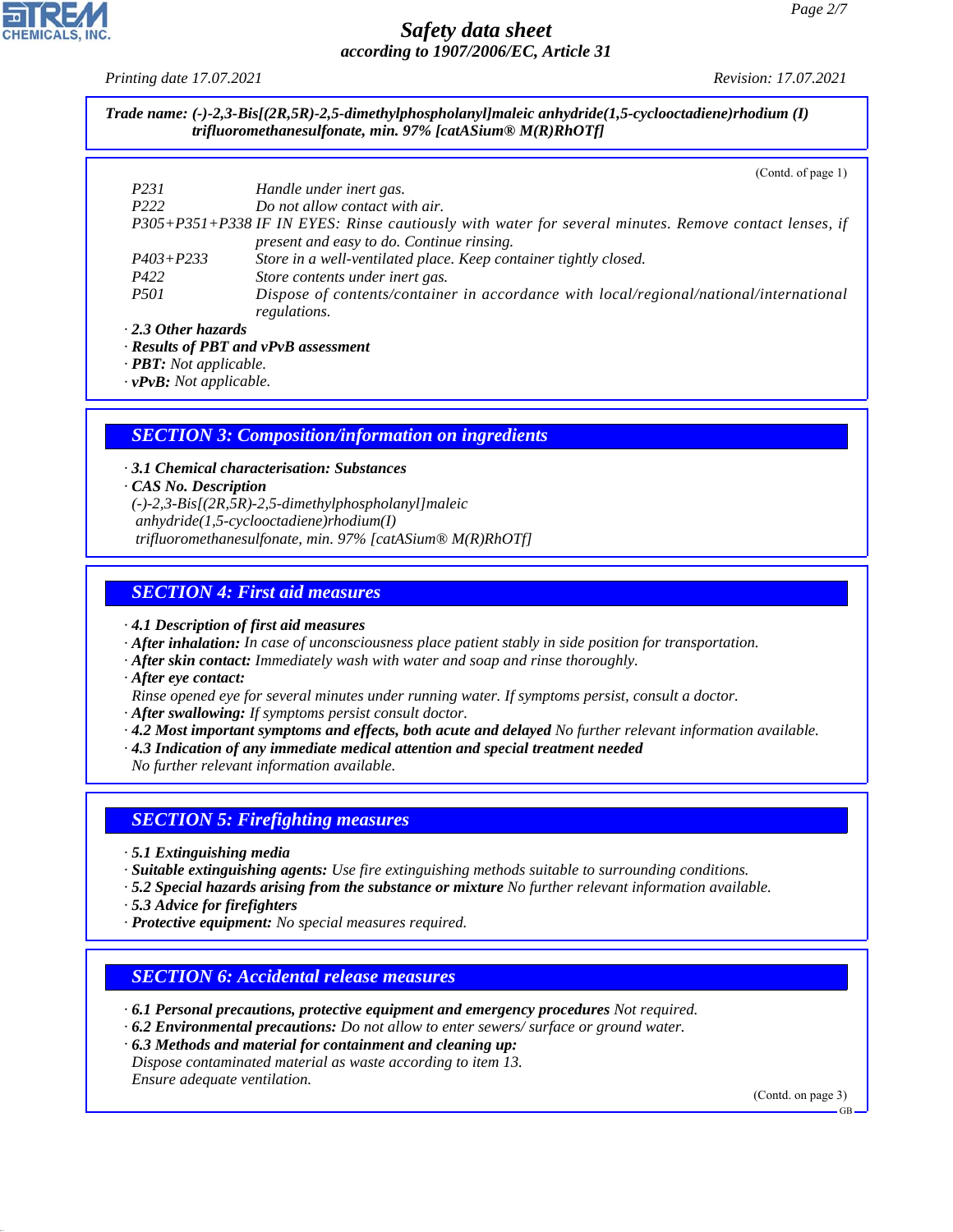*Printing date 17.07.2021 Revision: 17.07.2021*

*Trade name: (-)-2,3-Bis[(2R,5R)-2,5-dimethylphospholanyl]maleic anhydride(1,5-cyclooctadiene)rhodium (I) trifluoromethanesulfonate, min. 97% [catASium® M(R)RhOTf]*

(Contd. of page 2)

- *· 6.4 Reference to other sections*
- *See Section 7 for information on safe handling.*
- *See Section 8 for information on personal protection equipment.*
- *See Section 13 for disposal information.*

#### *SECTION 7: Handling and storage*

- *· 7.1 Precautions for safe handling Open and handle receptacle with care.*
- *· Handling: Handle under inert gas.*
- *· Information about fire and explosion protection: No special measures required.*
- *· 7.2 Conditions for safe storage, including any incompatibilities*
- *· Storage: Store contents under inert gas.*
- *· Requirements to be met by storerooms and receptacles: No special requirements.*
- *· Information about storage in one common storage facility: Not required.*
- *· Further information about storage conditions: Keep container tightly sealed.*
- *· 7.3 Specific end use(s) No further relevant information available.*

#### *SECTION 8: Exposure controls/personal protection*

- *· Additional information about design of technical facilities: No further data; see item 7.*
- *· 8.1 Control parameters*
- *· Ingredients with limit values that require monitoring at the workplace: Not required.*
- *· Additional information: The lists valid during the making were used as basis.*
- *· 8.2 Exposure controls*
- *· Personal protective equipment:*
- *· General protective and hygienic measures:*
- *Keep away from foodstuffs, beverages and feed. Immediately remove all soiled and contaminated clothing Wash hands before breaks and at the end of work. Avoid contact with the eyes and skin.*

*· Respiratory protection:*

*In case of brief exposure or low pollution use respiratory filter device. In case of intensive or longer exposure use self-contained respiratory protective device.*

*· Protection of hands:*



44.1.1

\_S*Protective gloves*

*The glove material has to be impermeable and resistant to the product/ the substance/ the preparation.*

*Due to missing tests no recommendation to the glove material can be given for the product/ the preparation/ the chemical mixture.*

*Selection of the glove material on consideration of the penetration times, rates of diffusion and the degradation · Material of gloves*

*The selection of the suitable gloves does not only depend on the material, but also on further marks of quality and varies from manufacturer to manufacturer.*

*· Penetration time of glove material*

*The exact break through time has to be found out by the manufacturer of the protective gloves and has to be observed.*

(Contd. on page 4)

GB

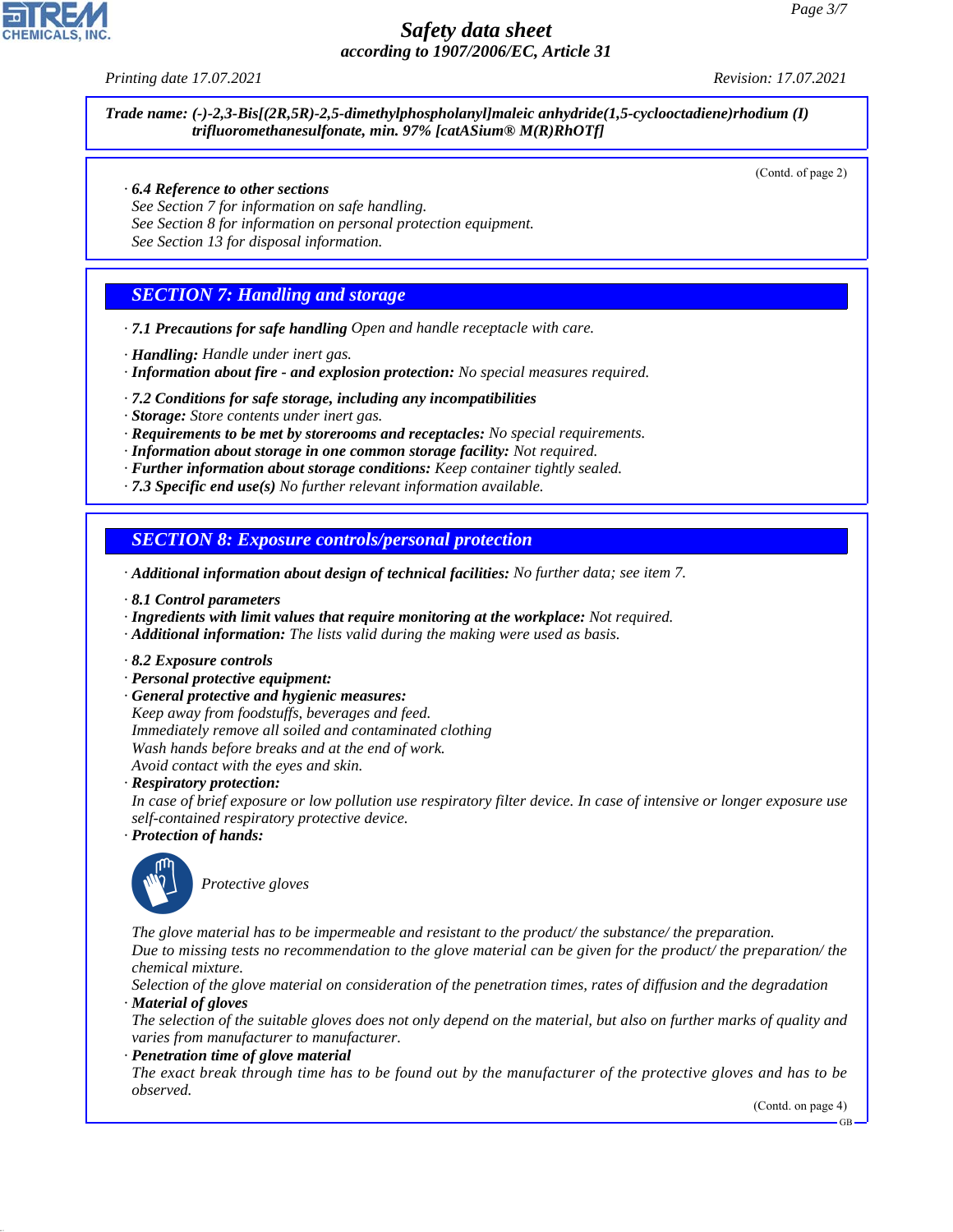*Printing date 17.07.2021 Revision: 17.07.2021*

|                                                             |                                               | (Contd. of page 3) |
|-------------------------------------------------------------|-----------------------------------------------|--------------------|
| $\cdot$ Eye protection:                                     |                                               |                    |
| Tightly sealed goggles                                      |                                               |                    |
|                                                             |                                               |                    |
| · 9.1 Information on basic physical and chemical properties |                                               |                    |
| <b>General Information</b>                                  |                                               |                    |
| $\cdot$ Appearance:<br>Form:                                | Powder                                        |                    |
| Colour:                                                     | Orange                                        |                    |
| $\cdot$ Odour:                                              | Undistinguishable.                            |                    |
| · Odour threshold:                                          | Not determined.                               |                    |
| $\cdot$ pH-value:                                           | Not applicable.                               |                    |
| Change in condition                                         |                                               |                    |
| <b>Melting point/freezing point:</b>                        | Undetermined.                                 |                    |
| Initial boiling point and boiling range: Undetermined.      |                                               |                    |
| · Flash point:                                              | Not applicable.                               |                    |
| · Flammability (solid, gas):                                | Not determined.                               |                    |
| · Ignition temperature:                                     |                                               |                    |
| <b>Decomposition temperature:</b>                           | Not determined.                               |                    |
| · Auto-ignition temperature:                                | Not determined.                               |                    |
| · Explosive properties:                                     | Product does not present an explosion hazard. |                    |
| · Explosion limits:                                         |                                               |                    |
| Lower:                                                      | Not determined.                               |                    |
| <b>Upper:</b>                                               | Not determined.                               |                    |
| · Vapour pressure:                                          | Not applicable.                               |                    |
| $\cdot$ Density:                                            | Not determined.                               |                    |
| · Relative density                                          | Not determined.                               |                    |
| · Vapour density<br>$\cdot$ Evaporation rate                | Not applicable.<br>Not applicable.            |                    |
|                                                             |                                               |                    |
| · Solubility in / Miscibility with<br>water:                | Insoluble.                                    |                    |
| · Partition coefficient: n-octanol/water:                   | Not determined.                               |                    |
| · Viscosity:                                                |                                               |                    |
| Dynamic:                                                    | Not applicable.                               |                    |
| Kinematic:                                                  | Not applicable.                               |                    |
| · Solvent content:                                          |                                               |                    |
| Organic solvents:                                           | $0.0\%$                                       |                    |
| $VOC$ (EC)                                                  | $0.00\,\%$                                    |                    |
| <b>Solids content:</b>                                      | 100.0%                                        |                    |

(Contd. on page 5)



44.1.1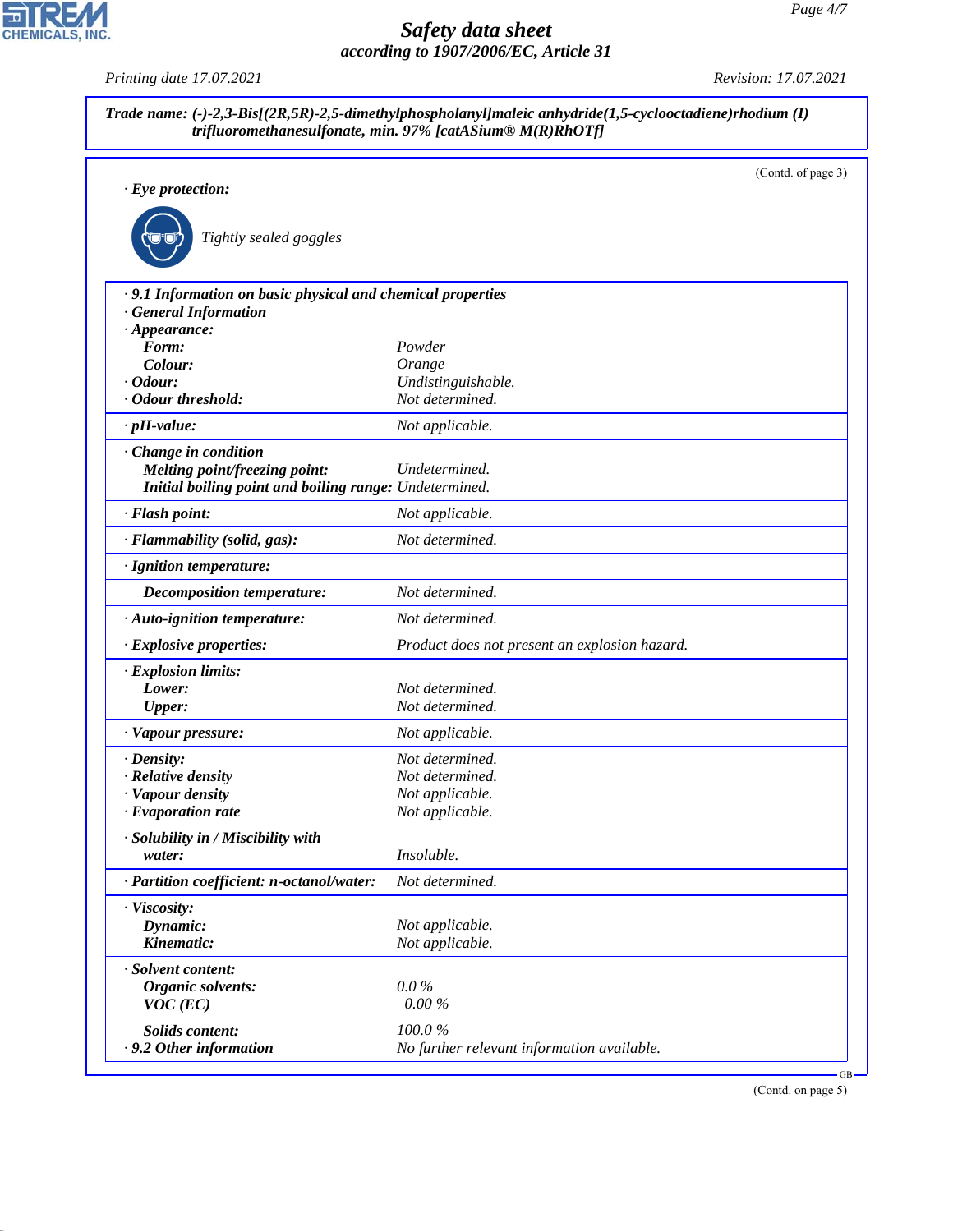*Printing date 17.07.2021 Revision: 17.07.2021*

*Trade name: (-)-2,3-Bis[(2R,5R)-2,5-dimethylphospholanyl]maleic anhydride(1,5-cyclooctadiene)rhodium (I) trifluoromethanesulfonate, min. 97% [catASium® M(R)RhOTf]*

(Contd. of page 4)

#### *SECTION 10: Stability and reactivity*

- *· 10.1 Reactivity No further relevant information available.*
- *· 10.2 Chemical stability*
- *· Thermal decomposition / conditions to be avoided: No decomposition if used according to specifications.*
- *· 10.3 Possibility of hazardous reactions No dangerous reactions known.*
- *· 10.4 Conditions to avoid No further relevant information available.*
- *· 10.5 Incompatible materials: No further relevant information available.*
- *· 10.6 Hazardous decomposition products: No dangerous decomposition products known.*

#### *SECTION 11: Toxicological information*

- *· 11.1 Information on toxicological effects*
- *· Acute toxicity Based on available data, the classification criteria are not met.*
- *· Primary irritant effect:*
- *· Skin corrosion/irritation*
- *Causes skin irritation.*
- *· Serious eye damage/irritation*
- *Causes serious eye irritation.*
- *· Respiratory or skin sensitisation Based on available data, the classification criteria are not met.*
- *· CMR effects (carcinogenity, mutagenicity and toxicity for reproduction)*
- *· Germ cell mutagenicity Based on available data, the classification criteria are not met.*
- *· Carcinogenicity Based on available data, the classification criteria are not met.*
- *· Reproductive toxicity Based on available data, the classification criteria are not met.*
- *· STOT-single exposure*
- *May cause respiratory irritation.*
- *· STOT-repeated exposure Based on available data, the classification criteria are not met.*
- *· Aspiration hazard Based on available data, the classification criteria are not met.*

### *SECTION 12: Ecological information*

*· 12.1 Toxicity*

- *· Aquatic toxicity: No further relevant information available.*
- *· 12.2 Persistence and degradability No further relevant information available.*
- *· 12.3 Bioaccumulative potential No further relevant information available.*
- *· 12.4 Mobility in soil No further relevant information available.*
- *· Additional ecological information:*

*· General notes:*

44.1.1

*Water hazard class 1 (German Regulation) (Self-assessment): slightly hazardous for water*

*Do not allow undiluted product or large quantities of it to reach ground water, water course or sewage system.*

- *· 12.5 Results of PBT and vPvB assessment*
- *· PBT: Not applicable.*
- *· vPvB: Not applicable.*
- *· 12.6 Other adverse effects No further relevant information available.*

 GB (Contd. on page 6)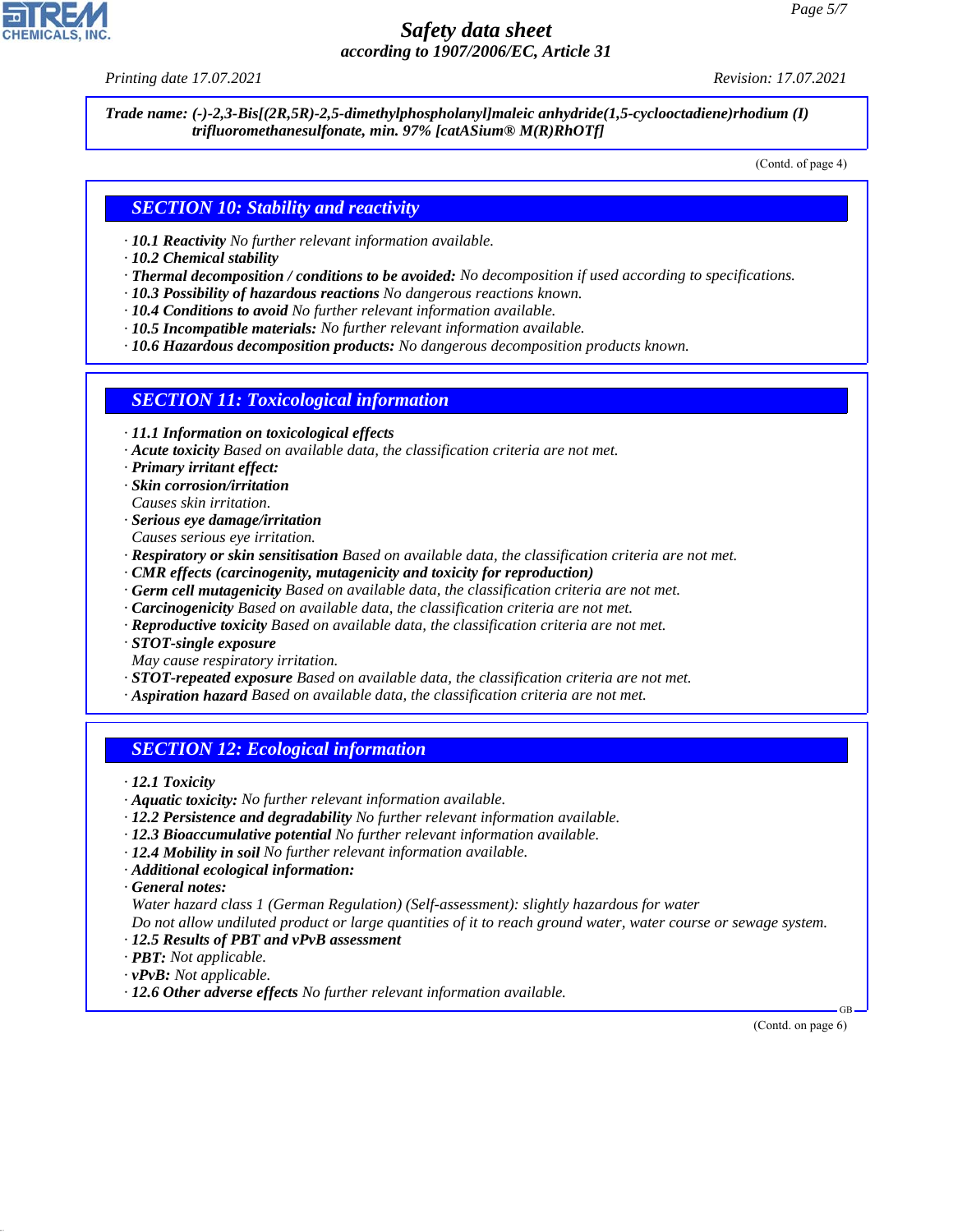*Printing date 17.07.2021 Revision: 17.07.2021*

*Trade name: (-)-2,3-Bis[(2R,5R)-2,5-dimethylphospholanyl]maleic anhydride(1,5-cyclooctadiene)rhodium (I) trifluoromethanesulfonate, min. 97% [catASium® M(R)RhOTf]*

(Contd. of page 5)

#### *SECTION 13: Disposal considerations*

*· 13.1 Waste treatment methods*

*· Recommendation*

*Must not be disposed together with household garbage. Do not allow product to reach sewage system.*

*· Uncleaned packaging:*

*· Recommendation: Disposal must be made according to official regulations.*

| <b>SECTION 14: Transport information</b>                                                                     |                 |  |  |
|--------------------------------------------------------------------------------------------------------------|-----------------|--|--|
| $\cdot$ 14.1 UN-Number<br>· ADR, ADN, IMDG, IATA                                                             | not regulated   |  |  |
| $\cdot$ 14.2 UN proper shipping name<br>· ADR, ADN, IMDG, IATA                                               | not regulated   |  |  |
| $\cdot$ 14.3 Transport hazard class(es)                                                                      |                 |  |  |
| · ADR, ADN, IMDG, IATA<br>· Class                                                                            | not regulated   |  |  |
| $\cdot$ 14.4 Packing group<br>· ADR, IMDG, IATA                                                              | not regulated   |  |  |
| $\cdot$ 14.5 Environmental hazards:<br>$\cdot$ Marine pollutant:                                             | No              |  |  |
| $\cdot$ 14.6 Special precautions for user                                                                    | Not applicable. |  |  |
| $\cdot$ 14.7 Transport in bulk according to Annex II of<br><b>Marpol and the IBC Code</b><br>Not applicable. |                 |  |  |
| · UN "Model Regulation":                                                                                     | not regulated   |  |  |

#### *SECTION 15: Regulatory information*

*· 15.1 Safety, health and environmental regulations/legislation specific for the substance or mixture*

*· Directive 2012/18/EU*

*· Named dangerous substances - ANNEX I Substance is not listed.*

*· National regulations:*

*· Waterhazard class: Water hazard class 1 (Self-assessment): slightly hazardous for water.*

*· 15.2 Chemical safety assessment: A Chemical Safety Assessment has not been carried out.*

#### *SECTION 16: Other information*

*This information is based on our present knowledge. However, this shall not constitute a guarantee for any specific product features and shall not establish a legally valid contractual relationship.*

*· Department issuing SDS: Technical Department.*

*· Contact: Technical Director*

44.1.1

*· Abbreviations and acronyms: ADR: Accord européen sur le transport des marchandises dangereuses par Route (European Agreement concerning the International Carriage of Dangerous Goods by Road)*

(Contd. on page 7)

GB